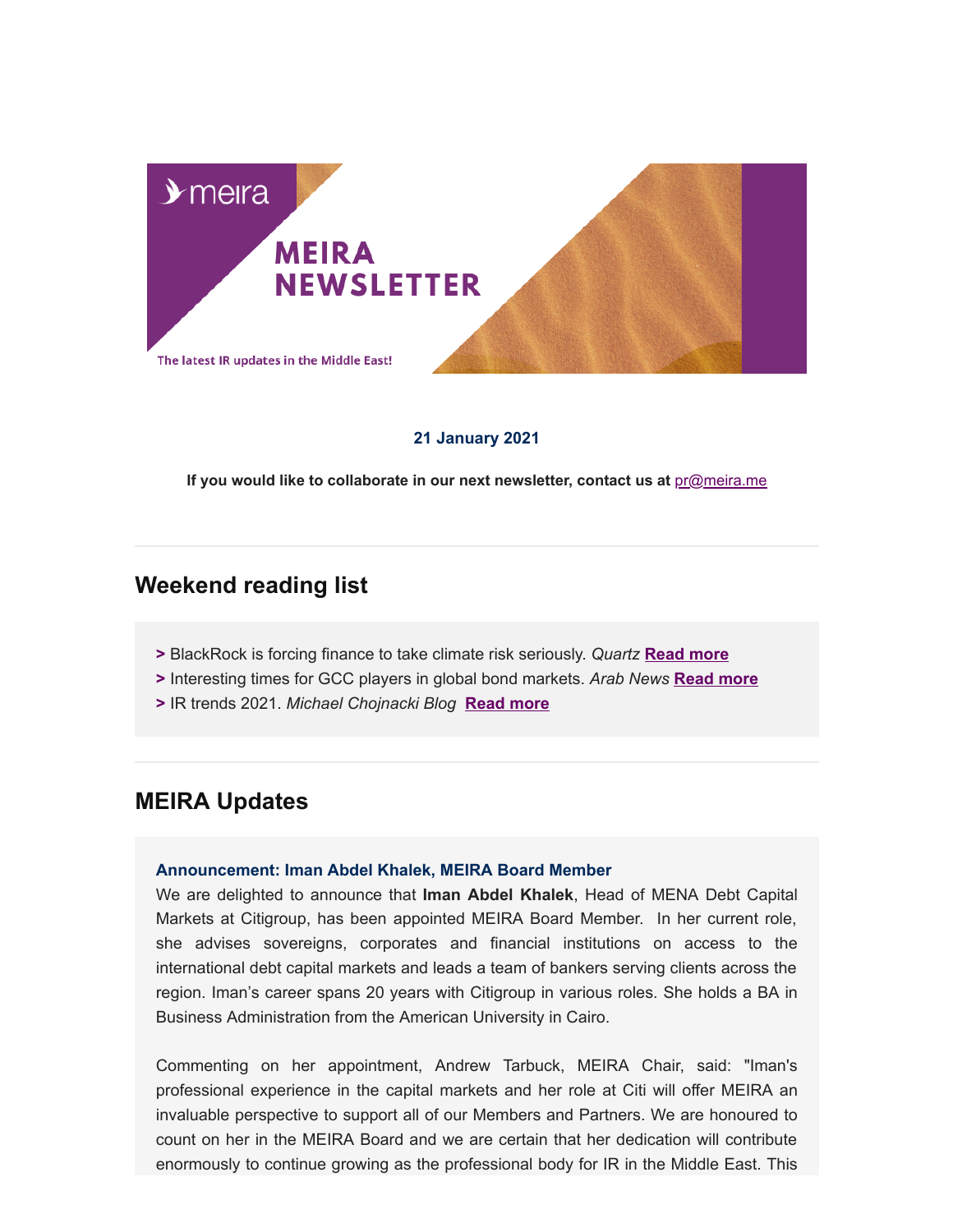

our stakeholders to make MEIRA bigger and better in 2021".



Shiny happy January, IR people!

This week, we are delighted to share the announcement of our latest appointment to the MEIRA Board - a warm MEIRA welcome to Iman Abdel Khalek.

Chair Tarbuck has often spoken of the importance of governance and as part of this, promoting diversity and inclusion in our IR community. It is no coincidence that MEIRA continues to renew its leadership, always an important, if not telling, success factor in our, in any, organisation. After all, we all need to believe in our own words - come on, Joe and Kamala - and how better than in leading by example? Bravo MEIRA!

The year is already well underway. A challenge I have presented to Alicia and the MEIRA Events team is what we can possibly do better and what else we can do to reach out to all of you and draw you into our exciting world of IR. Let's make it real, engaging, mutually beneficial and different as we continue to drive stakeholder value together in 2021 and beyond. Or as our Chair likes to say, to infinity and beyond (or was that someone else?)!

Let's stay strong (get vaccinated, if you can) and let's carry on, MEIRA people, until we meet again.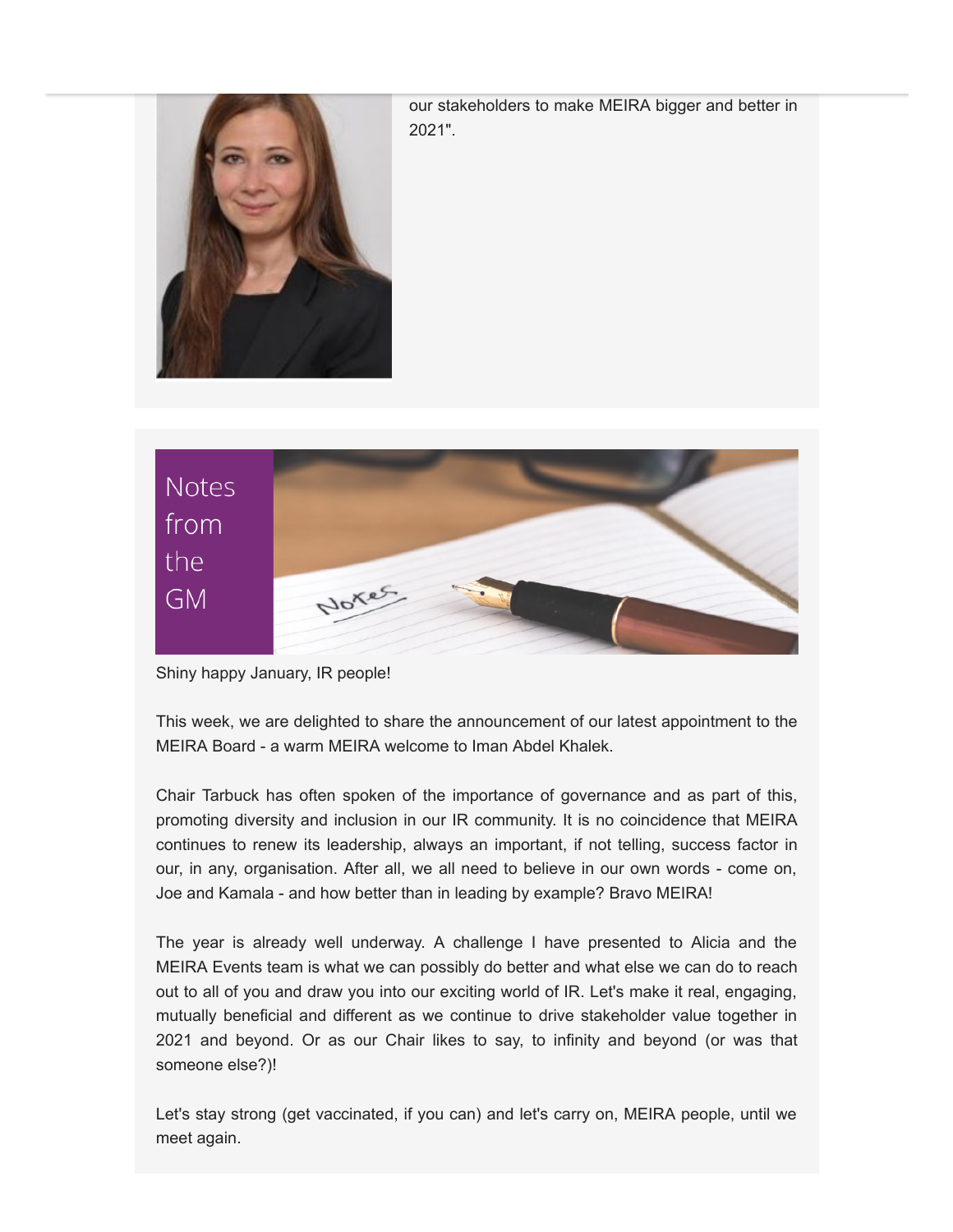### Best wishes,

Team MEIRA



### **Reminder!**

We would like to remind all our MEIRA Saudi members and other issuers that the submission for the 2020 Saudi Capital Markets Awards will close on **31 January**. Hurry up and visit the **[Awards website](https://www.tadawul.com.sa/wps/portal/tadawul/market-participants/awards/investor-relation?locale=en)** to complete your entry for the **Best Investor Relations Program**. Do you have questions? Contact us on **[awards@meira.me](mailto:awards@meira.me)** and we will be happy to help you.

# **Training**

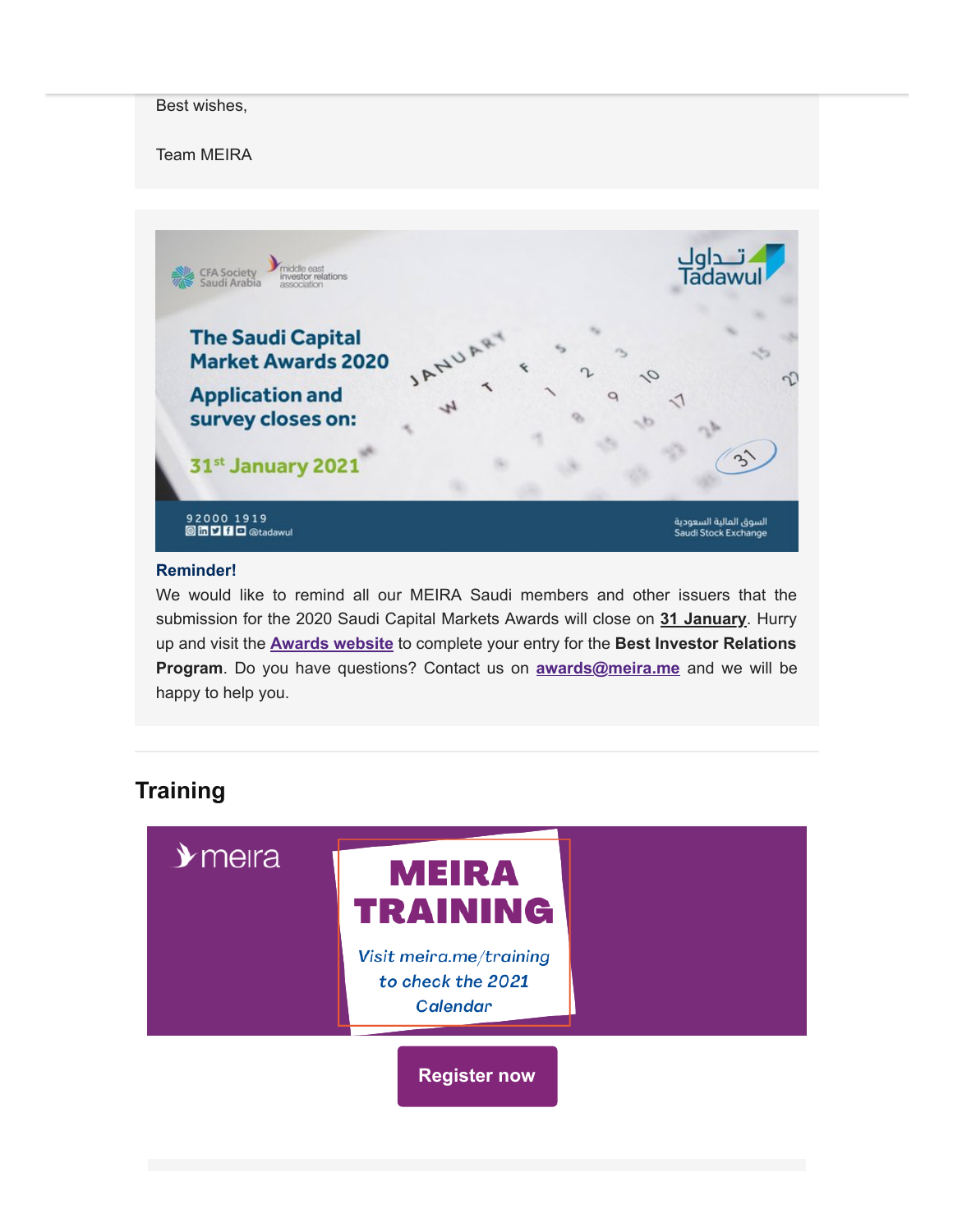## **[Contact us](http://info@meira.me/)**

## **Careers**



### **Investor Relations Sr. Specialist**

Bahri is looking for an IR Sr. Specialist to be based in Riyadh, Saudi Arabia. To know more about this role and apply, [click here](https://www.linkedin.com/jobs/view/2365516232/?refId=FIgUvcIVT96kLAABHqA48A%3D%3D).

# **Members**



### **Do you want to join MEIRA?**

Don't miss the opportunity to join our IR community and become a member today. You just need to fill our **[membership form](https://gallery.mailchimp.com/fb3bf6ef969429f0986e227fa/files/5230279d-d551-439e-b632-f3fbe3f37a43/MEIRA_Membership_Form.01.pdf)** and send it to **info@meira.me** in order to finalise the process.

We are looking forward to welcoming you!

**[Membership form](https://gallery.mailchimp.com/fb3bf6ef969429f0986e227fa/files/5230279d-d551-439e-b632-f3fbe3f37a43/MEIRA_Membership_Form.01.pdf)**

*Share this newsletter with your colleagues and friends*



*With the support of our annual strategic partners*